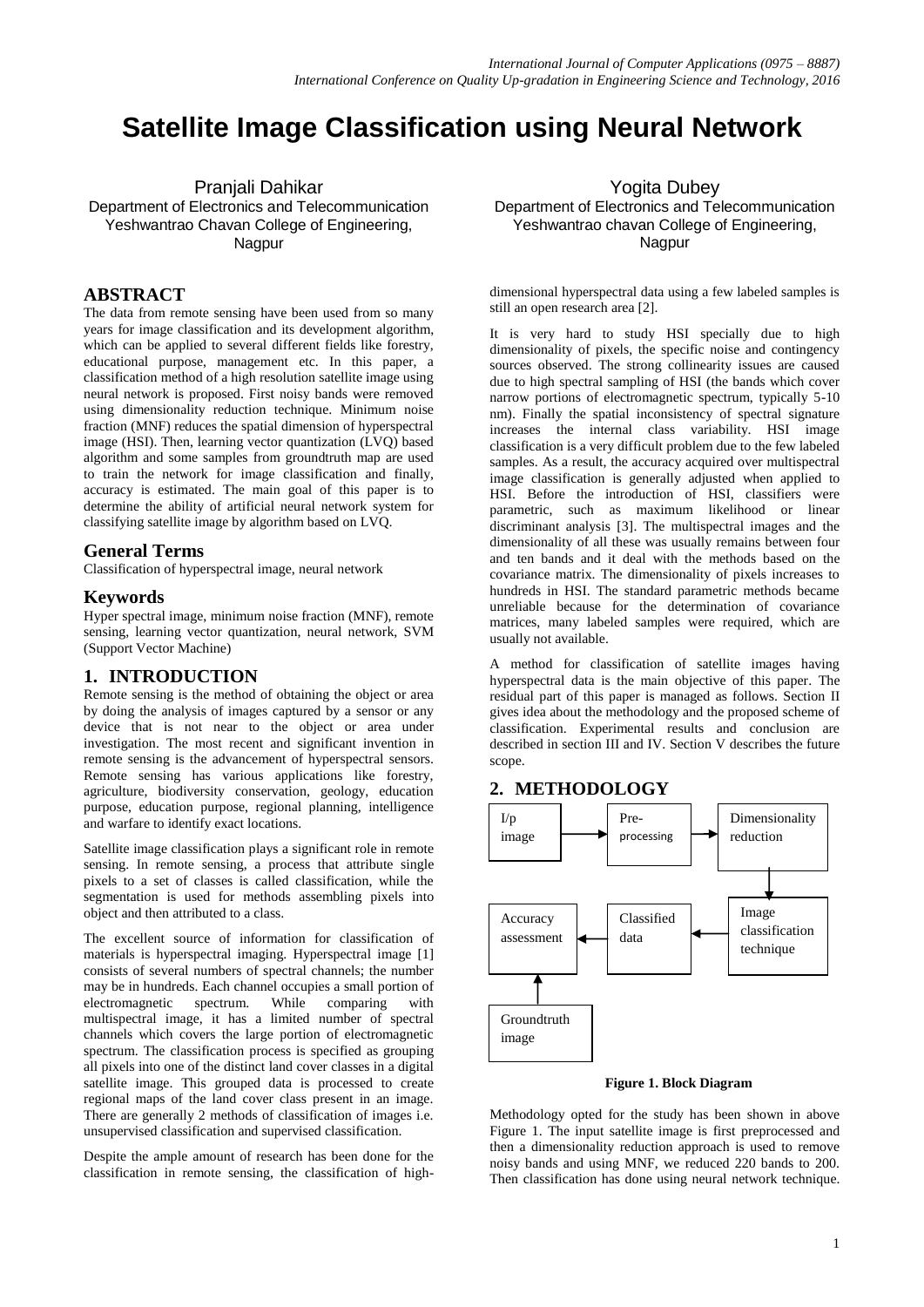The dimensionality reduction approach and neural network technique is described below.

# **2.1 Dimensionality Reduction**

We used DR technique because hyperspectral data live in lower sub-space than original spectral space. The contribution of dimensionality deduction is to remove the noisy bands i.e. one can perform in the space where hyperspectral data live, which significantly reduce the computational complexity, without sacrificing accuracy. In this paper, MNF [4]-[5] is used for dimensionality deduction because it is widely used and very effective for various hyperspectral imaging problem. MNF is based on standard deviation and signal to noise ratio.

First of all, we introduce the notations. Let X be an observed hyperspectral dataset and denoted by-

$$
X = \{x_i \in R^N, i = 1, 2, \dots, B\}
$$

where, N is the number of pixels and B is the no. of spectral bands in X. We used MNF for dimensionality deduction with preservation of spectral information. After DR, X changes to Y, and it is denoted by-

$$
Y = \{y_i \in R^N, i = 1, 2, \dots, q\}
$$

where, q is no. of spectral bands in Y and,  $q \ll B$ .

# **2.2 Image Classification Using ANN**

The processing node which corresponds to the neuron of human brain is the basic element of artificial neural network [6]-[8]. The processing node accepts a set of i/p values and sums it, this addition is then send through an activation function that provides the o/p value of node, which is processing node of next ANNs formed by one of the i/p of processing node of previous ANNs. The transfer function is used to minimize the no. of iterations. It improves the performance by introducing non-linearity into the network.

The ANNs has capability to learn which its most interesting characteristics are. The way by which the weights in the network are adjusted between consecutive training cycles or epoch is defined by the learning algorithm. The algorithm is operated by searching an error surface which is defined as weight function, using gradient descent technique [9] to locate the point which has less error.

The training depends on learning vector quantization. LVQ is a way for training a network in a supervised manner. The function lvqnet is key function in training algorithm. A problem arise in LVQ is the selection of a convenient measure of distance for training and classification. LVQ system is denoted by prototypes  $W = (w(i),...,w(n))$  which are defined in the feature space of observed data.

In LVQ algorithm, the prototype which is closest to the input according to a given distance measure can be determined. The position of so-called winner prototype is then adapted, and if the data point is properly classifies, then winner node is moved nearer whereas when it is misclassified or incorrectly classifies, the winner node is displaced away from i/p data point.

An input vector v is chosen at random from the large input space. If the class labels of the input vector 'g' and a voronoi vector 'h' equals, the voronoi vector h is moved in the direction of the input vector g. If the class labels of the input vector g and the voronoi vector h not same, then the voronoi vector h is moved away from the input vector g.

Suppose that the voronoi vector is the nearest to the input vector  $g_i$ . Let  $X_h$  denote the class associated with the voronoi vector and  $Lg_i$  denote the class label of the input vector  $g_i$ . The voronoi vector  $X_h$  is adjusted as follows.when,

$$
X_h = Lg_i
$$
  $W_i(n+1) = W_i(n) + \eta [g_i - W_i(n)]$  (1)

$$
X_h \neq Lg_i
$$
  $W_i(n+1) = W_i(n) + \eta [g_i - W_i(n)]$  (2)

where  $0 \leq \eta \leq 1$ .

#### **3. EXPERIMENTAL RESULTS**

The image used in proposed work was collected form aviris.jpl.nasa.gov/data/free-data.html. This scene was captured over the Indian Pines test site in North-western India by AVIRIS sensor and it consist of 145\*145 pixels and 224 spectral bands. The range of wavelength is from 0.4 - 2.5 μm. The spatial resolution is 20 m per pixel. The Indian Pines scene contains 2/3rd of agriculture and 1/3rd of forest or other perennial vegetation.

The groundtruth is also available on the same link and it is designated into 16 classes. According to our requirement we have generated the groundtruth for 5 classes, 7 classes and 10 classes.The neural network toolbox in MATLAB R2010a is used for training purpose. The training set is trained using samples from ground truth data. Ground truth helps to identify the true type of classes as the sample training dataset is used to train the network. The following Figure 2 shows the training window.



**Figure 2. Training window**

The syntax nntraintool indicates the toolbox of neural network training. The function of this tool is to opens neural network training GUI (graphical unit interface). The training was based on random order weights or bias learning rule.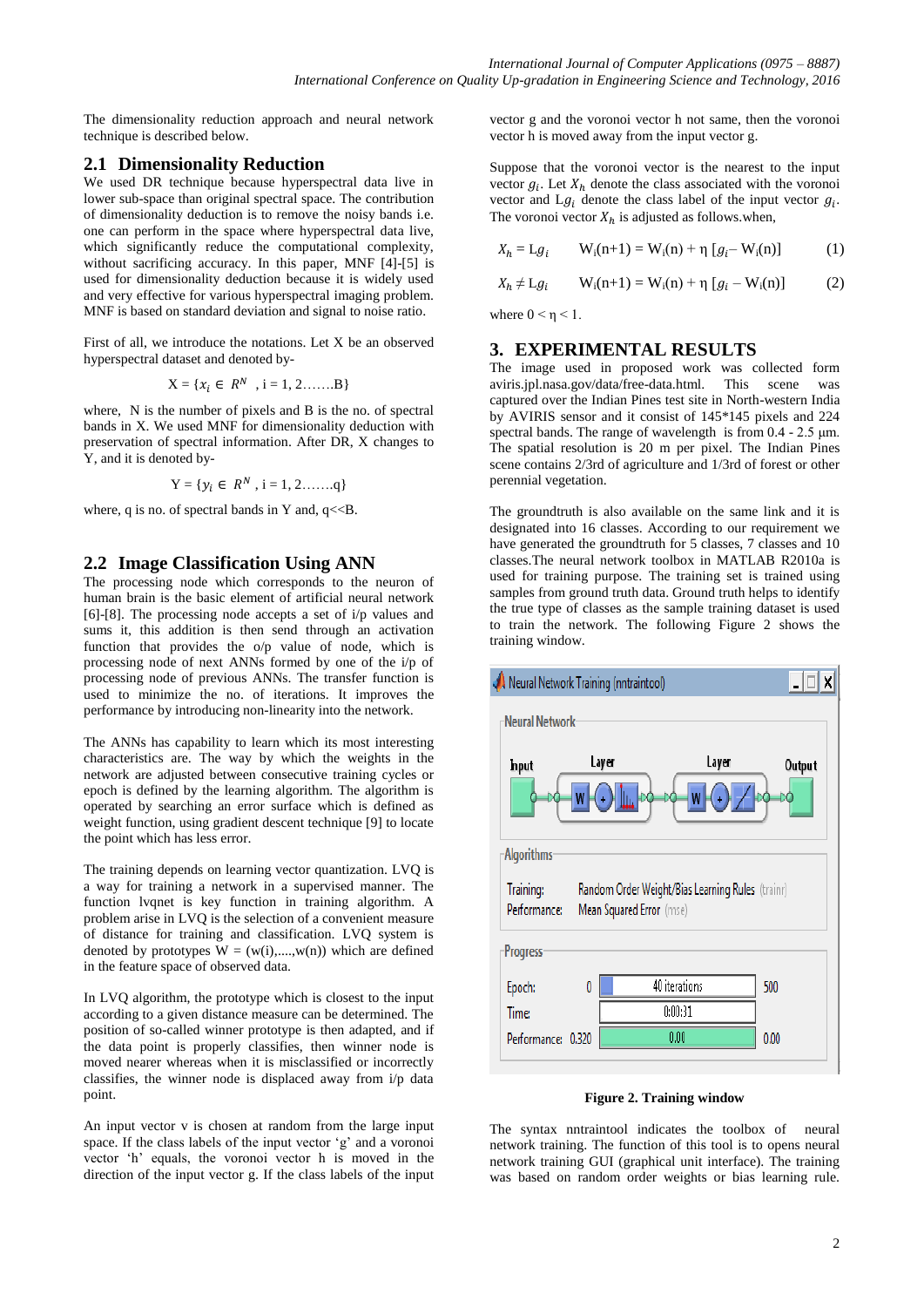Training has done using 10 samples of every class, taken from groundtruth map. The required performance for training of 5 classes met in 40 iterations.

We can access the additional plots, like confusion matrix, using nntraintool in neural network toolbox. The confusion matrix is the plot between target class and output class, indicating accuracy. The diagonal elements in matrix represents no. of perfectly classified pixels i.e. the no. of groundtruth pixels with a certain class name that actually obtained the same class name during classification. The strength of confusion matrix is that it identifies the classification error. The row represents the classes in groundtruth map while the column represents the classes in the obtained result. The diagonal elements indicate the no. of perfectly classified pixels and the off-diagonal elements represents misclassified pixels. The Figure 3 shows the training confusion matrix for classification of 5 classes and it is 100% accurate. All pixels were accurately classified in training then, testing has done and results are discussed below.

#### Target class

|        | 10       | 0        | 0        | 0        | 0        | 100% |
|--------|----------|----------|----------|----------|----------|------|
|        | 20.0%    | 0.0%     | 0.0%     | 0.0%     | 0.0%     | 0.0% |
|        | $\Omega$ | 10       | $\Omega$ | 0        | $\Omega$ | 100% |
|        | 0.0%     | 20.0%    | 0.0%     | 0.0%     | 0.0%     | 0.0% |
|        | 0        | 0        | 10       | $\Omega$ | $\Omega$ | 100% |
| class  | 0.0%     | 0.0%     | 20.0%    | 0.0%     | 0.0%     | 0.0% |
|        |          |          |          |          |          |      |
|        | $\Omega$ | $\Omega$ | $\Omega$ | 10       | $\Omega$ | 100% |
| output | $0.0\%$  | 0.0%     | 0.0%     | 20.0%    | 0.0%     | 0.0% |
|        | 0        | 0        | 0        | 0        | 10       | 100% |
|        | $0.0\%$  | 0.0%     | 0.0%     | 0.0%     | 20.0%    | 0.0% |
|        | 100%     | 100%     | 100%     | 100%     | 100%     | 100% |

**Figure 3. Training confusion matrix**

The following Figure 4 shows the results for classification of different no. of classes. The Figure 4 (a) shows the groundtruth map for 5 classes and 4 (b) shows the classified result for same 5 classes having accuracy 94.16%. Then, Figure 4 (c) shows the groundtruth map for 7 classes and Figure 4 (d) shows the classified map for that same 7 classes having 89.69% accuracy. Similarly Figure 4 (e) shows groundtruth for 10 classes and Figure 4 (f) shows the classified results for same 10 classes with 83.18% accuracy. And finally Figure 4 (g) shows the groundtruth map for all 16 classes and Figure 4 (h) shows output classified map with accuracy 72.67%.





**(g) (h)**

**Figure 4 (a) Groundtruth map containing 5 classes (b) classified output map containing 5 classes (c) Groundtruth map containing 7 classes (d) classified output map containing 7 classes (e) Groundtruth map containing 10 classes (f) classified output map containing 10 classes (g) Groundtruth map containing 16 classes (h) classified output map containing 16 classes.**

To evaluate the performance of classified data, accuracy assessment is the most common technique. The higher the classification accuracy, the better system is performing. The

classification accuracy is calculated as –  
\n
$$
CA = \frac{no. of correct classified samples}{total no. of samples} \times 100
$$

Where *CA* = Classification Accuracy

#### **4. CONCLUSION AND FUTURE SCOPE**

In this paper, we have presented a high resolution satellite image classification depends on neural network. The classification of hyperspectral image has been done correctly. The image has 16 classes namely Corn-no till, Corn-min till, Corn, Soyabeans-no till, Soyabeans-min till, Soyabeans-clean till, Alfalfa, Grass/pasture, Grass/trees, Grass/pasture-mowed, Hay-widrowed, Oats, Wheat, Woods, Stone steel towers, Buildings-Grass-Tree-Drives.